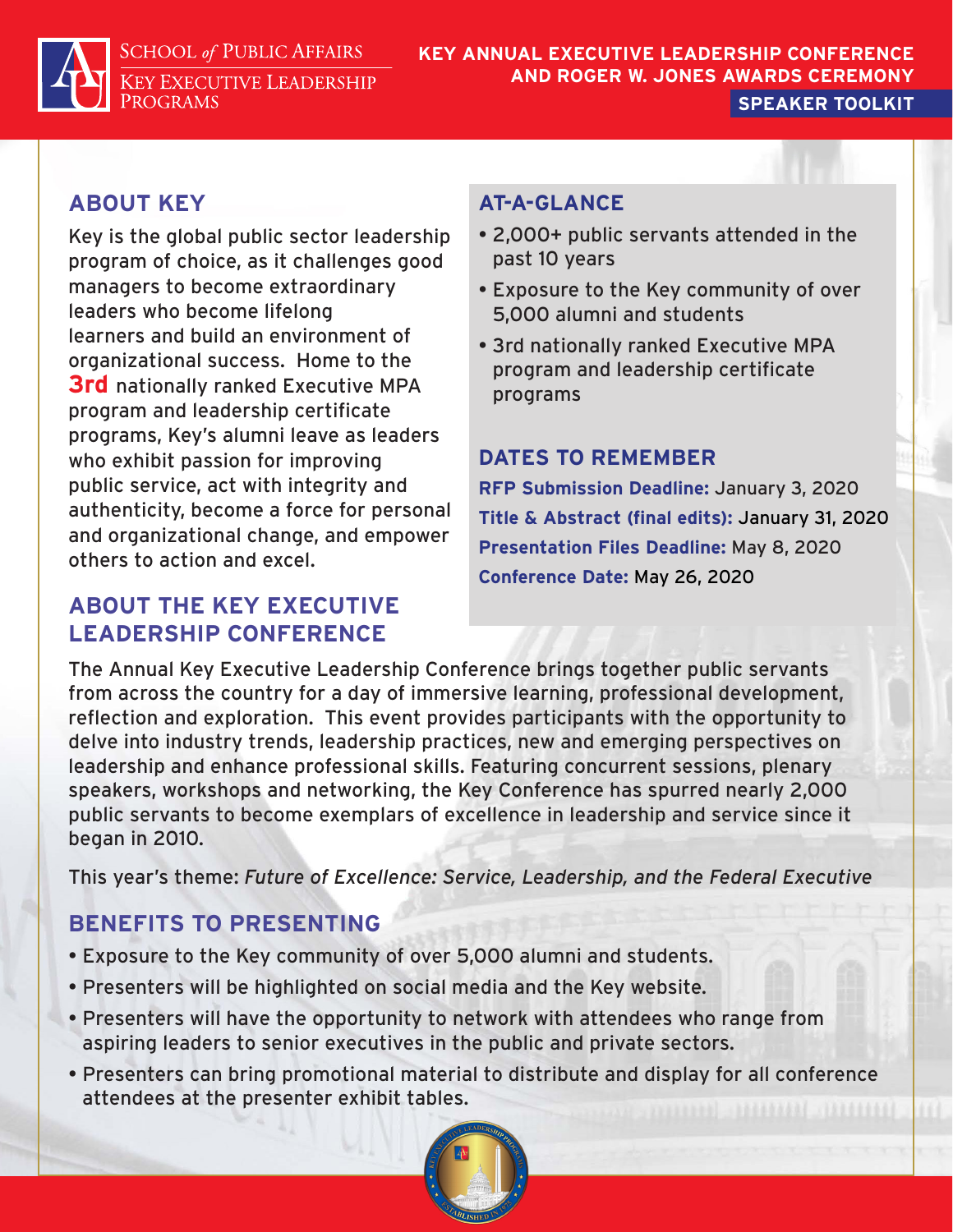**SCHOOL of PUBLIC AFFAIRS KEY EXECUTIVE LEADERSHIP** 

**PROGRAMS** 

### **KEY ANNUAL EXECUTIVE LEADERSHIP CONFERENCE AND ROGER W. JONES AWARDS CEREMONY SPEAKER TOOLKIT**

## **BREAKOUT SESSION GUIDELINES CONTENT AND FORMATTING**

The following guidelines are based on feedback from past conference attendees. Session Lengths: 60, 75 minutes | Workshop Length: 120 minutes (with brief intermission)

## CONTENT

- Discuss the material described in your title and abstract.
- Briefly introduce yourself. All attendees will have access to your full bio online and in the conference brochure.
- Clearly outline key takeaways and tools for practical application to maximize impact for attendees.
- Present real-world examples: brief case studies, data-driven results, insightful storytelling, or best practices to drive home the key message(s) of your session.
- Design your session to align with our target audience specified in your RFP application while keeping in mind the diverse backgrounds and experience levels that may be present in your session.
- Remember to practice beforehand and try to leave time for Q&A after your session.

## FORMATTING (PRESENTATION FILE)

- Fewer slides for shorter sessions.
- Use minimal text when appropriate and use relevant visuals to aid your message.
- Do not include more than one table or chart per slide. Visual information should be able to be absorbed and understood within 30 seconds.
- American University is proud to be a leader in sustainability. Speakers are responsible for printing handouts if physical copies are part of the presentation. If you would like to ship your handouts to the venue, please let the Key team contact know and we'll connect you with the hotel vendor. Speakers are responsible for shipping charges.
- Presentation files should be submitted in both PDF and PPTX files. The PPTX file will be used as the presentation during the conference session. The PDF file will be shared electronically with all conference attendees.
- Videos must be embedded into presentation files. This will maximize your time and bypass any possible technical issues related to Wi-Fi connections. See next page for more instructions.

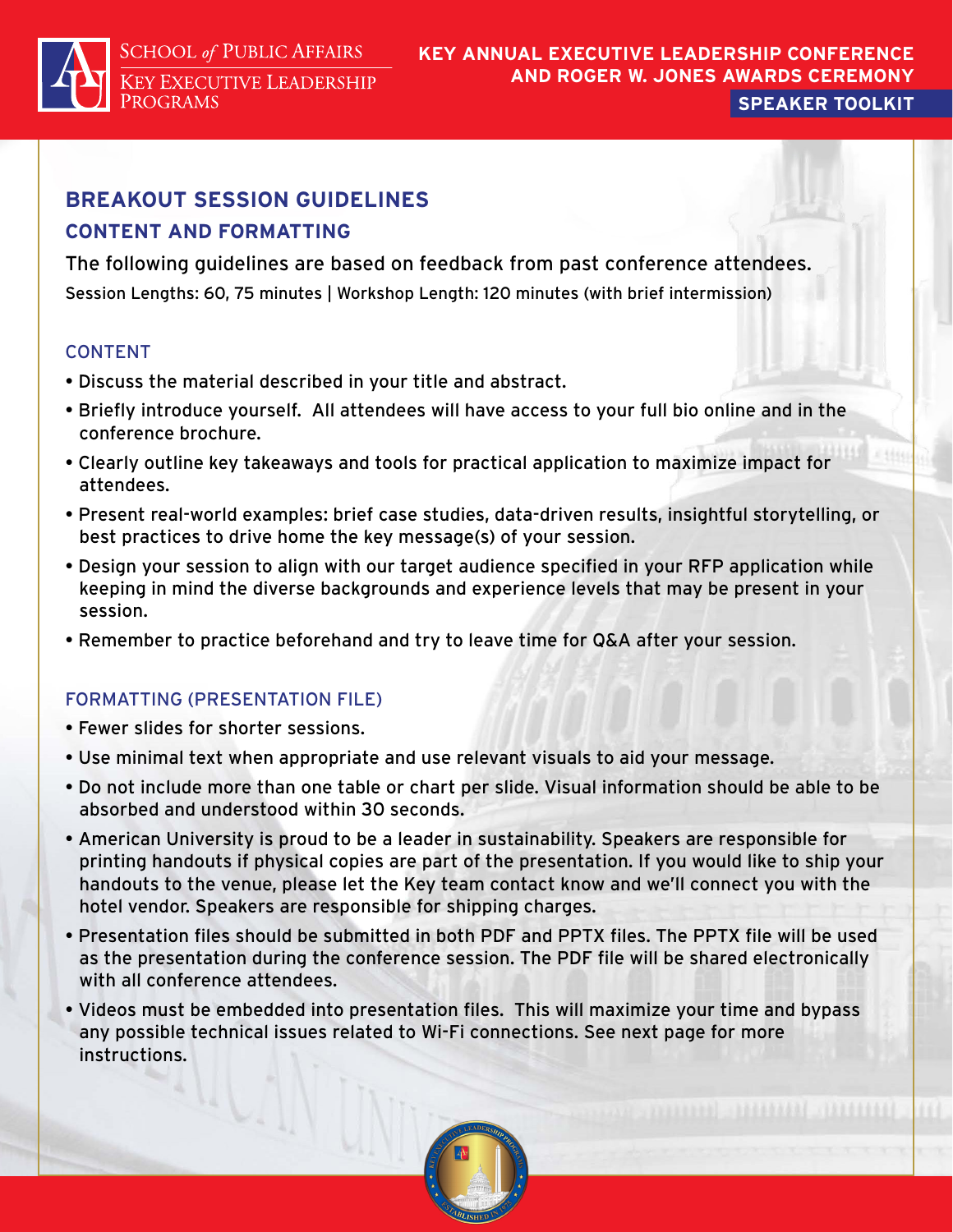

## **SESSION TYPES**

What type of sessions will be featured?

## FACILITATED DISCUSSION

A dynamic forum designed for active audience participation.

A facilitated discussion differs from a panel session in that presenters briefly introduce a subject or topic then actively engage the audience in a lively and emerging exchange of thoughts, ideas, strategies, and perspectives.

## EXPERIENTIAL

An interactive session featuring exploration and manipulation of technology, materials, and/or resources.

Hands-on sessions encourage audience participation and engagement with concepts, ideas, role plays, and implementation strategies to better understand and develop practical application of session content.

#### PANEL

An interactive session featuring several presenters who share ideas, viewpoints, and experiences on key topics and issues.

Panel session are designed to cultivate increased understanding and advance knowledge on a particular subject through the sharing of different perspectives. Questions and comments from the audience are welcome.

#### **WORKSHOP**

A longer session (120 minutes and an intermission) featuring a balance of facilitated discussion and experiential sessions, where attendees learn and practice new methods, skills or techniques to expand their professional toolbox.

Sessions should leave attendees with an immediate skill they can apply in the workplace.

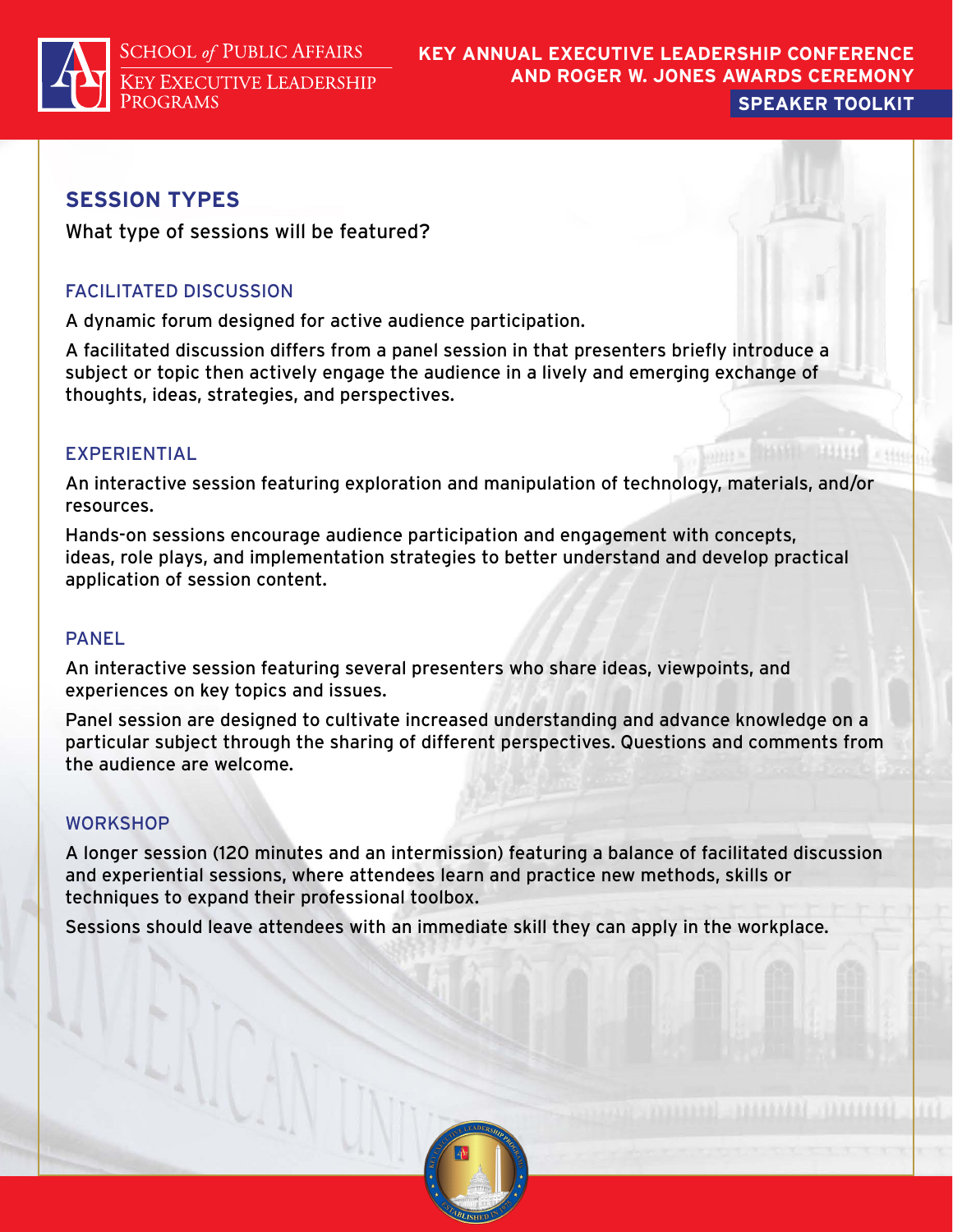**SCHOOL of PUBLIC AFFAIRS** 

**KEY EXECUTIVE LEADERSHIP PROGRAMS** 

# **KEY ANNUAL EXECUTIVE LEADERSHIP CONFERENCE AND ROGER W. JONES AWARDS CEREMONY**

**SPEAKER TOOLKIT**

# **HOW TO EMBED A VIDEO IN A POWERPOINT FILE**

#### **If you have your own video file (recommended)**

- Open the slide you want to put the video on
- Select insert on the main toolbar
- Click the dropdown arrow under Media (do not select insert media it requires extra software)
- Click the dropdown arrow under video
- Select Video On My PC
- Find the video file from your computer
- Once the file is embedded, be sure to review the current settings. Depending on your presentation and style, you can choose the have the video start to play in a click sequence, as soon as the slide is shown or by clicking the play button. To change this setting:
	- o Right click on the video in the slide
	- o Click Start on the menu
	- o Select the best option for you!

## **If you do not have your own video file (URL only)**

- Open the slide you want to put the video on
- Select insert on the main toolbar
- Click the dropdown arrow under Media (do not select insert media it requires extra software)
- Click the dropdown arrow under video
- Select Online Video
- Paste the URL in the popup that appears in the middle of the screen
- Once the file is embedded, be sure to review the current settings. Depending on your presentation and style, you can choose the have the video start to play in a click sequence, as soon as the slide is shown or by clicking the play button. To change this setting:
	- o Right click on the video in the slide
	- o Click Start on the menu
	- o Select the best option for you!

**Be sure to test your video file in presentation mode!**

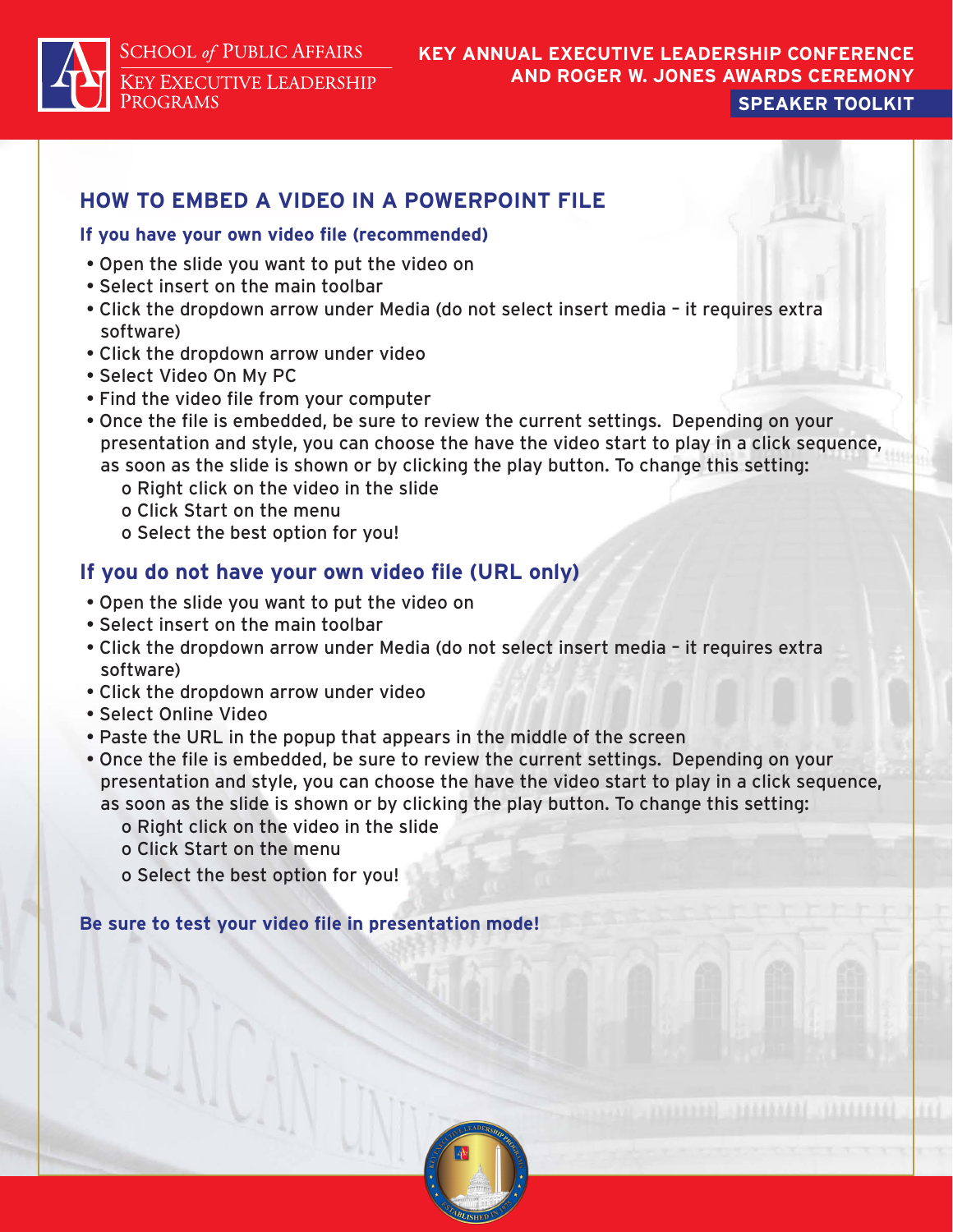**SCHOOL of PUBLIC AFFAIRS KEY EXECUTIVE LEADERSHIP** PROGRAMS

### **KEY ANNUAL EXECUTIVE LEADERSHIP CONFERENCE AND ROGER W. JONES AWARDS CEREMONY SPEAKER TOOLKIT**

mitte

## **ABOUT THE VENUE**

The Mayflower Hotel, part of The Autograph Collection, is a capital classic, a landmark hotel that brings timeless elegance, integrity and contemporary style to its role as a vibrant social hub – a Washington, D.C. original since 1925. Exactly like nothing else, The Mayflower Hotel in the collection has been selected for its quality, bold originality, rich character and uncommon details.

## **VENUE LOGISTICS AND INFORMATION**

### ROOM SET-UP

- Option of theater, rounds, and classroom
- $\bullet$  SUPPLIES PROVIDED: Water, laptop, pens and pads for participants  $\sim$

## **VENUE MAP**





Session locations (first level) Speaker's lounge/green room (second level) **Venue address:** 

1127 Connecticut Ave NW, Washington, D.C. 20036